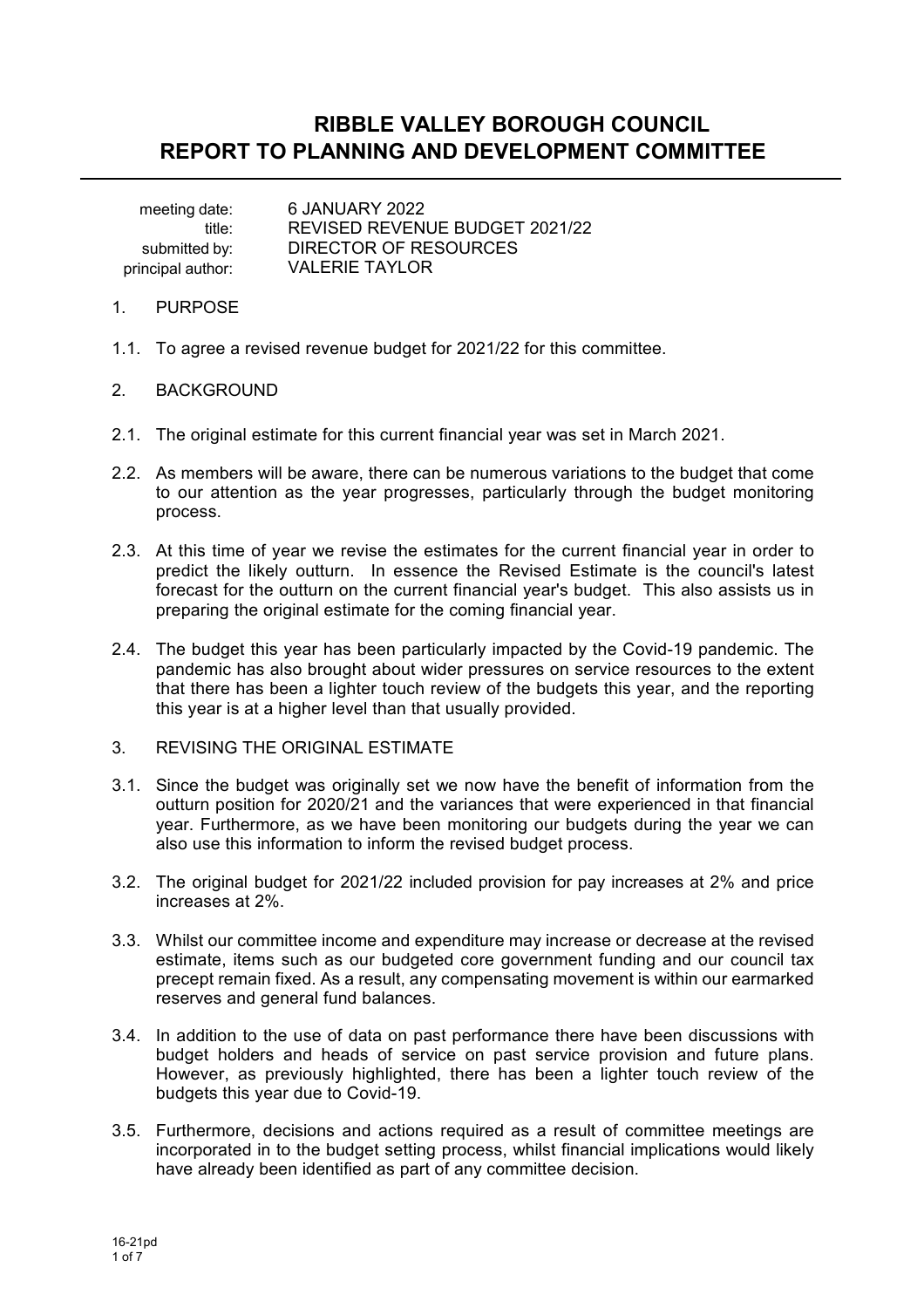- 3.6. As part of the setting of the revised estimate, this report is now presented to committee to seek comment and approval. Once approved by this committee, the revised estimate will be reported to Special Policy and Finance Committee.
- 3.7. The proposed revised estimate for this committee is now presented in the following section. There are also details of the current actual position as at the end of November against the profiled Original Estimate and alongside the proposed Revised Estimate at Annex 1.
- 4. PROPOSED REVISED REVENUE BUDGET 2021/22
- 4.1. A comparison between the original and revised budgets for each cost centre is shown below, together with the associated movements in earmarked reserves.

| <b>Cost Centre and</b><br>Description                      | Original<br><b>Estimate</b><br>2021/22 | Movement<br>in<br>Expenditure | Movement<br>in Income | Movement<br>in Support<br><b>Services</b> | <b>Movement</b><br>in Capital<br>Charges | Revised<br><b>Estimate</b><br>2021/22 |
|------------------------------------------------------------|----------------------------------------|-------------------------------|-----------------------|-------------------------------------------|------------------------------------------|---------------------------------------|
| AONBS: Area of<br><b>Outstanding Natural</b><br>Beauty     | 16,150                                 | $\overline{0}$                | $\theta$              | 390                                       | 0                                        | 16,540                                |
| <b>BCFEE: Building Control</b><br>Fee Earning              | 23,500                                 | $-2,770$                      | $-21,550$             | $-5,300$                                  | $\overline{0}$                           | $-6,120$                              |
| <b>BCNON: Building Control</b><br>Non Fee Earning          | 74,210                                 | $-310$                        | $\overline{0}$        | $-1,100$                                  | $\theta$                                 | 72,800                                |
| <b>CINTR: Clitheroe</b><br>Interchange                     | 7,160                                  | $-5,340$                      | $\overline{0}$        | $-640$                                    | $-1,180$                                 | $\overline{0}$                        |
| <b>CONSV: Conservation</b><br>Areas                        | 8,710                                  | $\mathbf 0$                   | $\theta$              | 520                                       | $\theta$                                 | 9,230                                 |
| COUNT: Countryside<br>Management                           | 54,270                                 | 14,520                        | $-10,000$             | $\overline{0}$                            | $\overline{0}$                           | 58,790                                |
| <b>ECPLA: Economic</b><br>Development and Planning<br>Dept | $\overline{0}$                         | $-50,890$                     | $\overline{0}$        | 50,890                                    | $\overline{0}$                           | $\overline{0}$                        |
| LPLAN: Local Plan                                          | 250,660                                | $-6,340$                      | $\theta$              | $-21,550$                                 | $\theta$                                 | 222,770                               |
| <b>PLANG: Planning Control</b><br>& Enforcement            | 30,800                                 | $-3,900$                      | 52,000                | $-47,090$                                 | $\overline{0}$                           | 31,810                                |
| PLANP: Planning Policy                                     | 110,510                                | $\overline{0}$                | $\overline{0}$        | 4,890                                     | $\Omega$                                 | 115,400                               |
| PLSUB: Grants &<br>Subscriptions - Planning                | 10,790                                 | $\theta$                      | $\theta$              | $\Omega$                                  | $\Omega$                                 | 10,790                                |
| <b>Grand Total</b>                                         | 586,760                                | $-55,030$                     | 20,450                | $-18,990$                                 | $-1,180$                                 | 532,010                               |
| <b>Associated Movements in Earmarked Reserves</b>          |                                        |                               |                       |                                           |                                          |                                       |
| PLBAL/H234: Building<br><b>Regulation Reserve</b>          | $-23,500$                              | 2,770                         | 21,550                | 5,300                                     | $\mathbf{0}$                             | 6,120                                 |
| PLBAL/H336: Planning<br>Reserve                            | $\overline{0}$                         | $-3,000$                      | $\theta$              | $\overline{0}$                            | $\overline{0}$                           | $-3,000$                              |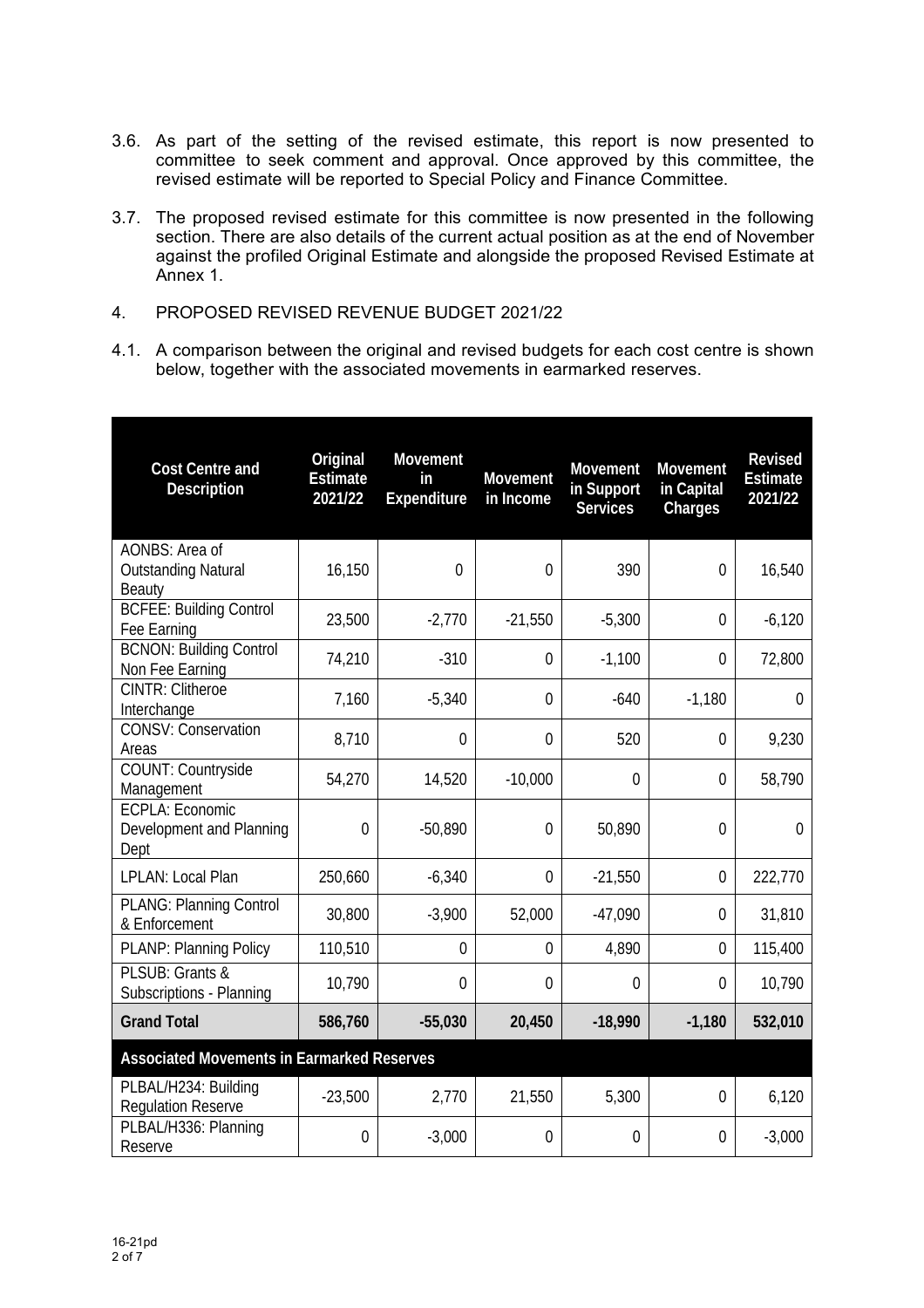| <b>Cost Centre and</b><br><b>Description</b>        | Original<br><b>Estimate</b><br>2021/22 | <b>Movement</b><br><i>in</i><br><b>Expenditure</b> | <b>Movement</b><br>in Income | <b>Movement</b><br>in Support<br><b>Services</b> | <b>Movement</b><br>in Capital<br>Charges | <b>Revised</b><br><b>Estimate</b><br>2021/22 |
|-----------------------------------------------------|----------------------------------------|----------------------------------------------------|------------------------------|--------------------------------------------------|------------------------------------------|----------------------------------------------|
| PLBAL/H337: Equipment<br>Reserve                    |                                        | $-620$                                             |                              | 0                                                |                                          | $-620$                                       |
| PLBAL/H363: Whalley<br>Moor Woodland Grant          |                                        | $-4,520$                                           | 0                            | 0                                                | 0                                        | $-4,520$                                     |
| Net after Movements in<br><b>Earmarked Reserves</b> | 563,260                                | $-60,400$                                          | 42,000                       | $-13,690$                                        | $-1,180$                                 | 529,990                                      |

4.2. The difference between the revised and original estimate is a decrease in net expenditure of £54,750 or a decrease in net expenditure of £33,270 after allowing for movements on earmarked reserves.

#### 5. EARMARKED RESERVES

- 5.1. In the Original Estimate for 2021/22 this committee planned to transfer £23,500 out of earmarked reserves to support its net expenditure. In revising this committee's estimates, the proposal included here is that this committee transfer £2,020 out of earmarked reserves.
- 5.2. The table below provides a summary of the DRAFT Revised Estimate for 2021/22 together with the budgeted impact on the relevant earmarked reserves. Also detailed is a summary of the reasons for the movements on the earmarked reserves.

|                                                                                                       | <b>DRAFT</b><br><b>Revised</b><br><b>Estimate</b><br>2021/22 | <b>Reason for Movement on Earmarked Reserve</b>                                                                                                                                                                                                                                                   |  |
|-------------------------------------------------------------------------------------------------------|--------------------------------------------------------------|---------------------------------------------------------------------------------------------------------------------------------------------------------------------------------------------------------------------------------------------------------------------------------------------------|--|
| <b>Committee Net Cost of</b><br><b>Services</b>                                                       | 532,010                                                      |                                                                                                                                                                                                                                                                                                   |  |
| PLBAL/H234<br><b>Building Regulation Reserve</b>                                                      | 6,120                                                        | Under charging regulations any surplus/ deficit<br>from building control fee charging activities is held<br>in a separate earmarked reserve. This year<br>activities are estimated to make a net profit and<br>accordingly this movement represents the<br>contribution to the earmarked reserve. |  |
| PLBAL/H336<br>$-3,000$<br><b>Planning Reserve</b><br>PLBAL/H337<br>$-620$<br><b>Equipment Reserve</b> |                                                              | Release of grant funds set aside last year to<br>support work producing a supplementary planning<br>document relating to promoting health and<br>wellbeing.                                                                                                                                       |  |
|                                                                                                       |                                                              | Release of planning funds that were set aside last<br>year to pay for the purchase of office equipment in<br>the 2021/22 financial year.                                                                                                                                                          |  |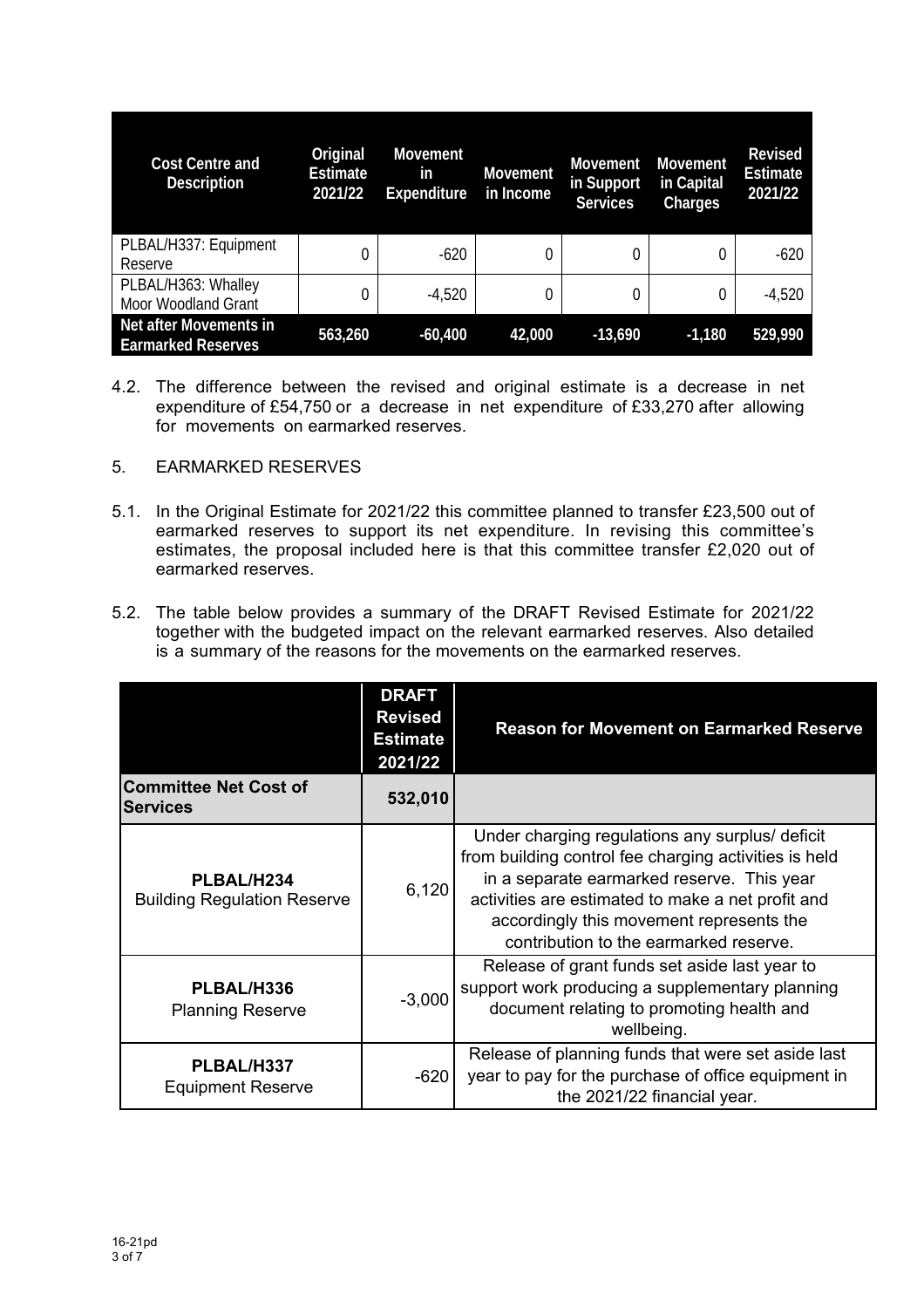|                                                                                          | <b>DRAFT</b><br><b>Revised</b><br><b>Estimate</b><br>2021/22 | <b>Reason for Movement on Earmarked Reserve</b>                                                                                                                                                                                                                                                                       |
|------------------------------------------------------------------------------------------|--------------------------------------------------------------|-----------------------------------------------------------------------------------------------------------------------------------------------------------------------------------------------------------------------------------------------------------------------------------------------------------------------|
| PLBAL/H363<br><b>Whalley Moor</b><br><b>Woodland Grant</b><br>Reserve                    | $-4,520$                                                     | A revenue budget has been established for one-off<br>expenditure on footpath maintenance works at<br>Whalley Community Woodland that has taken place<br>this year. The work is to be funded from residual grant<br>monies that are held in the Whalley Moor Woodland<br>Grant earmarked reserve (now fully expended). |
| <b>Committee Net Cost of</b><br><b>Services after Movements</b><br>on Earmarked Reserves | 529,990                                                      |                                                                                                                                                                                                                                                                                                                       |

## 6. KEY MOVEMENTS FROM ORIGINAL ESTIMATE TO REVISED ESTIMATE

6.1 Within the proposed Revised Estimate there are a number of substantial movements, and these are summarised in the table below.

| <b>Description</b>                                                                                                                                                                                                                                                                                                                      | <b>Variance Original</b><br><b>Estimate 2021/22</b><br>to DRAFT<br><b>Revised Estimate</b><br>2021/22 |
|-----------------------------------------------------------------------------------------------------------------------------------------------------------------------------------------------------------------------------------------------------------------------------------------------------------------------------------------|-------------------------------------------------------------------------------------------------------|
| <b>BCFEE: Building Control</b><br>Higher than average building control income has been generated by the<br>building control section for the period to November. The budget for the<br>remainder of the year has been revised upwards to include last year's<br>income within the rolling average that forms the basis for the estimate. | $-£14,030$                                                                                            |
| Recovery of tuition fees.                                                                                                                                                                                                                                                                                                               | $-£7,520$                                                                                             |
| <b>COUNT: Countryside Management</b><br>A budget has been established for estimated expenditure this year of<br>S106 funds that were received for biodiversity works at the two local<br>nature reserves of Salthill and Crosshill.                                                                                                     | £10,000                                                                                               |
| Release of S106 funds in respect of the above works.                                                                                                                                                                                                                                                                                    | $-£10,000$                                                                                            |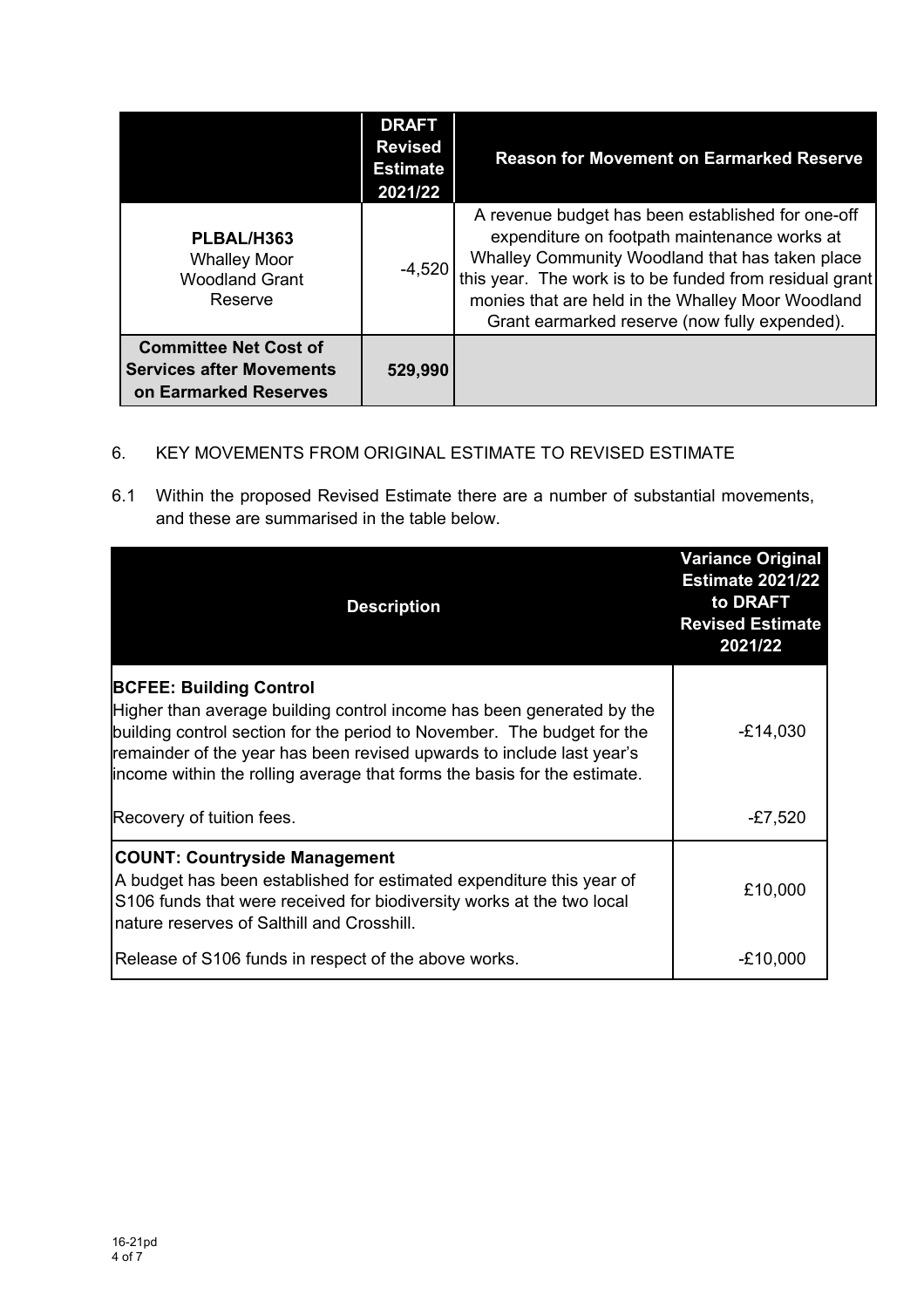| <b>Description</b>                                                                                                                                                                                                                                                                                                                                                                                                                                                                                                                                                                                                                                                                                                     | <b>Variance Original</b><br><b>Estimate 2021/22</b><br>to DRAFT<br><b>Revised Estimate</b><br>2021/22 |
|------------------------------------------------------------------------------------------------------------------------------------------------------------------------------------------------------------------------------------------------------------------------------------------------------------------------------------------------------------------------------------------------------------------------------------------------------------------------------------------------------------------------------------------------------------------------------------------------------------------------------------------------------------------------------------------------------------------------|-------------------------------------------------------------------------------------------------------|
| <b>ECPLA: Economic Development and Planning Department</b><br>Council staffing budgets at original estimate assume average vacancy<br>underspends of 4% across the authority on estimated costs. Actual<br>underspends within the Economic Development and Planning<br>Department have exceeded those built into the budget, bringing about<br>an underspend for the year. Following a full analysis at revised<br>estimate of year to date expenditure and estimated recruitment<br>timescales the budget estimates have been reduced.<br>Budgets incorporate backdated changes to the council's payline from<br>October 2021 as approved by Policy and Finance Committee in<br>November 2021.                        | $-£56,490$                                                                                            |
| <b>PLANG: Planning Control and Enforcement</b><br>Reduction to the estimated planning fee income budget for the year.<br>Actual income achieved for the financial year to November was 6%<br>lower than the original estimate. The revised estimate assumes that<br>planning fee income will continue to be below the base estimate at this<br>level for the remainder of the financial year.<br>The council budgeted £150k in the current financial year as a<br>contingency against potential income losses across all services due to<br>the continuing impact of the coronavirus pandemic on the economy.<br>The level of contingency needed will be reviewed as part of the overall<br>budget process, if needed. | £41,210                                                                                               |
| <b>PLANG: Planning Control and Enforcement</b><br>Due to vacancies and a redeployment within the planning section the pre-<br>application advice service has been offered in respect of major planning<br>applications only since August 2021. While subject to ongoing review, it<br>is estimated that full service delivery will resume early in 2022.                                                                                                                                                                                                                                                                                                                                                               | £21,560                                                                                               |
| Estimated income to be generated for officer time spent on the<br>Haweswater project under a Planning Performance Agreement with<br><b>United Utilities</b>                                                                                                                                                                                                                                                                                                                                                                                                                                                                                                                                                            | $-E12,000$                                                                                            |
| <b>CINTR: Clitheroe Interchange</b><br>The budget set aside for maintenance and running costs of the Clitheroe<br>Interchange has been transferred to Policy and Finance Committee to<br>form part of the council's estate management budget.                                                                                                                                                                                                                                                                                                                                                                                                                                                                          | $-E7,160$                                                                                             |

## 7. CONCLUSION

7.1. The difference between the revised and original estimate is a decrease in net expenditure of £33,270 after allowing for transfers to and from earmarked reserves.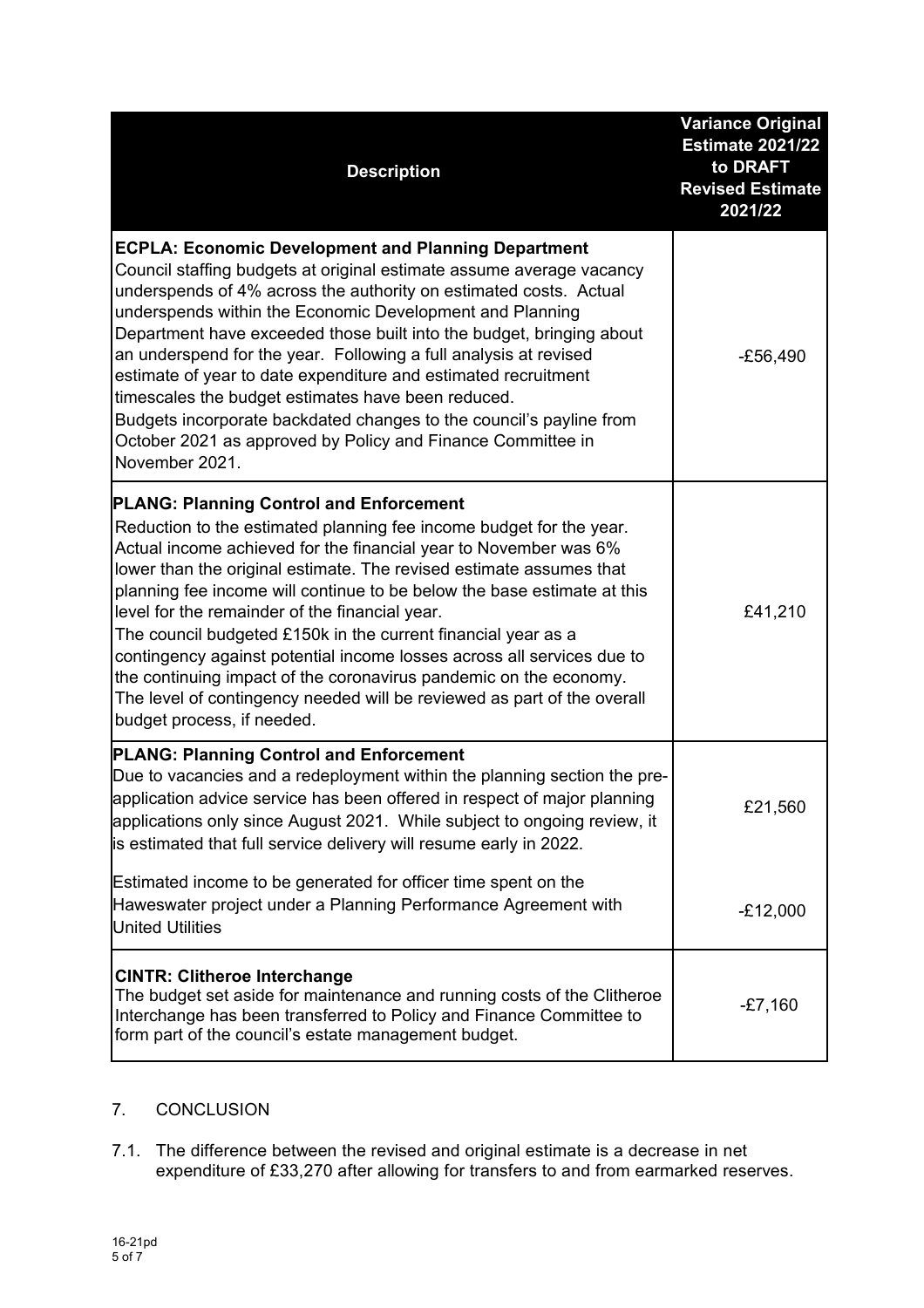### 8. RISK ASSESSMENT

- 8.1. The approval of this report may have the following implications
	- Resources: approval of the revised estimate would see a decrease in net expenditure of £54,750 or £33,270 after movements on earmarked reserves.
	- Technical, Environmental and Legal: none identified
	- Political: none identified
	- Reputation: sound financial planning safeguards the reputation of the Council
	- Equality and Diversity Equality and diversity issues are considered in the provision of all Council services.
- 9. RECOMMENDED THAT COMMITTEE
- 9.1. Agree the revenue revised estimate for 2021/22.

SENIOR ACCOUNTANT DIRECTOR OF RESOURCES

PD16-21/VT/AC 21 December 2021